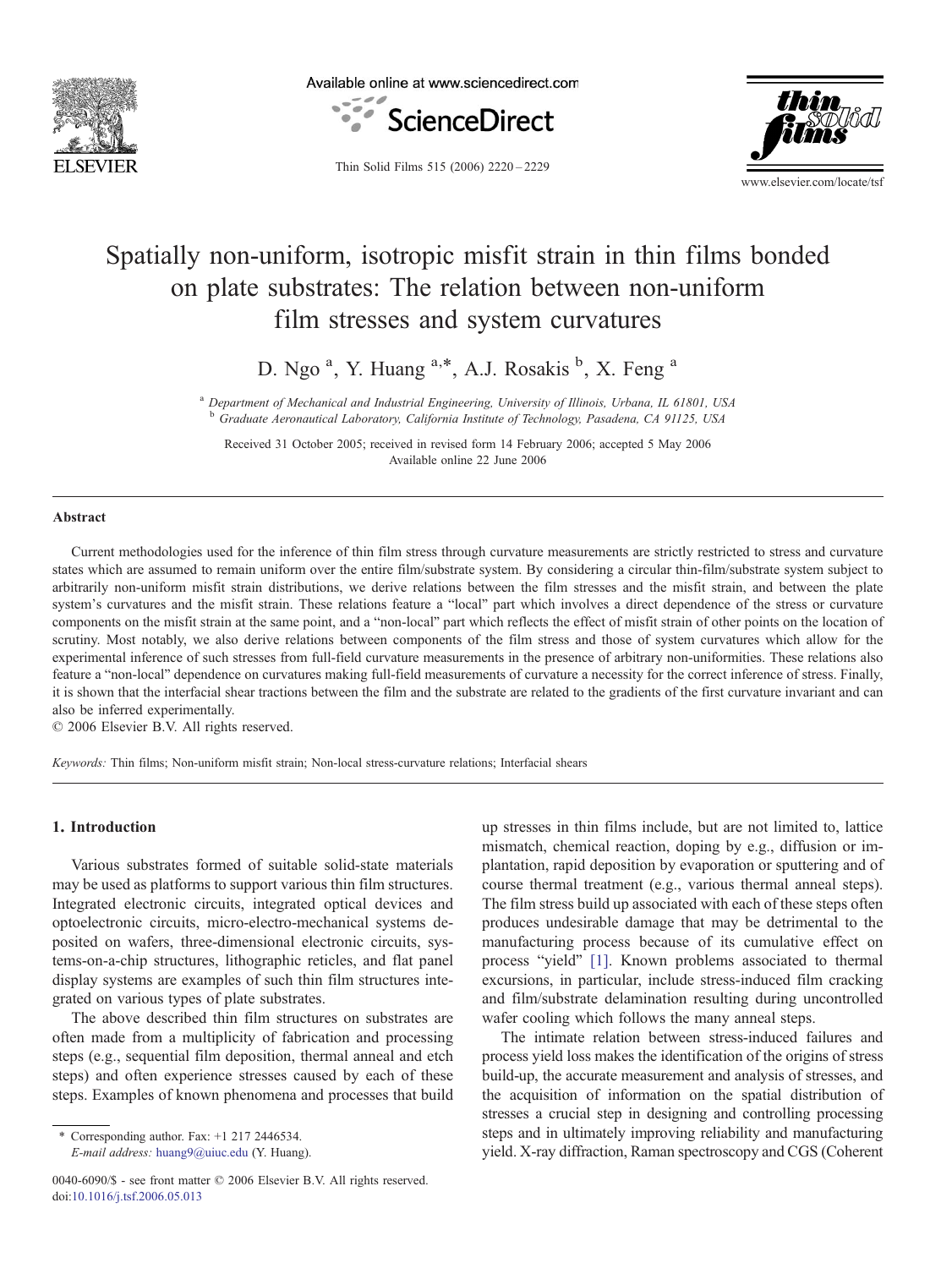<span id="page-1-0"></span>Gradient Sensing) interferometry have been used to measure the spatial distribution of stresses (or strains) [\[2\]](#page-8-0).

Stress changes in thin films following discrete process steps or occurring during thermal excursions may be calculated in principle from changes in the film/substrate systems curvatures or "bow" based on analytical correlations between such quantities. Early attempts to provide such correlations are well documented [\[3\].](#page-8-0) Various formulations have been developed for this purpose and most of these are essentially extensions of Stoney's approximate plate analysis [\[4\].](#page-9-0)

Stoney used a plate system composed of a stress bearing thin film, of thickness  $h_f$ , deposited on a relatively thick substrate, of thickness  $h_s$ , and derived a simple relation between the curvature,  $κ$ , of the system and the stress,  $σ$ <sup>(f)</sup>, of the film as follows:

$$
\sigma^{(f)} = \frac{E_s h_s^2 \kappa}{6h_f(1 - v_s)}.
$$
\n(1.1)

In the above the subscripts "f" and "s" denote the thin film and substrate, respectively, and E and  $\nu$  are the Young's modulus and Poisson's ratio. Eq. (1.1), known as Stoney formula, has been extensively used in the literature to infer film stress changes from experimental measurement of system curvature changes [\[3\].](#page-8-0)

Stoney's formula was derived for an isotropic "thin" solid film of uniform thickness deposited on a much "thicker" plate substrate based on a number of assumptions. Stoney's assumptions include the following: (1) both the film thickness  $h_f$  and the substrate thickness  $h_s$  are uniform and  $h_f \ll h_s \ll R$ , where *R* represents the characteristic length in the lateral direction (e.g., system radius R shown in Fig. 1); (2) the strains and rotations of the plate system are infinitesimal; (3) both the film and substrate are homogeneous, isotropic, and linearly elastic; (4) the film stress states are in-plane isotropic or equibiaxial (two equal stress components in any two, mutually



Fig. 1. A schematic diagram of the thin film/substrate system, showing the cylindrical coordinates  $(r, \theta, z)$ .

orthogonal in-plane directions) while the out-of-plane direct stress and all shear stresses vanish; (5) the system's curvature components are equi-biaxial (two equal direct curvatures) while the twist curvature vanishes in all directions; and (6) all surviving stress and curvature components are spatially constant over the plate system's surface, a situation which is often violated in practice.

The assumption of equi-biaxial  $(\kappa_{xx} = \kappa_{yy} = \kappa_{xy} = \kappa_{yx} = 0)$ and spatially constant curvature ( $\kappa$  independent of position) is equivalent to assuming that the plate system would deform spherically under the action of the film stress. If this assumption were to be true, a rigorous application of Stoney's formula would indeed furnish a single film stress value. This value represents the common magnitude of each of the two direct stresses in any two, mutually orthogonal directions (i.e.,  $\sigma_{xx} = \sigma_{yy} = \sigma^{(f)}$ ,  $\sigma_{xy} = \sigma_{yx} = 0$ ,  $\sigma^{(f)}$  independent of position). This is the uniform stress for the entire film and it is derived from measurement of a single uniform curvature value which fully characterizes the system provided the deformation is indeed spherical.

Despite the explicitly stated assumptions of spatial stress and curvature uniformity, the Stoney formula is often, arbitrarily, applied to cases of practical interest where these assumptions are violated. This is typically done by applying Stoney's formula pointwise and thus extracting a local value of stress from a local measurement of the curvature of the system. This approach of inferring film stress clearly violates the uniformity assumptions of the analysis and, as such, its accuracy as an approximation is expected to deteriorate as the levels of curvature non-uniformity become more severe.

Following the initial formulation by Stoney, a number of extensions have been derived by various researchers who have relaxed some of the other assumptions (other than the assumption of uniformity) made by his analysis. Such extensions of the initial formulation include relaxation of the assumption of equi-biaxiality as well as the assumption of small deformations/deflections. A biaxial form of Stoney, appropriate for anisotropic film stresses, including different stress values at two different directions and non-zero, in-plane shear stresses, was derived by relaxing the assumption of curvature equibiaxiality [\[3\].](#page-8-0) Related analyses treating discontinuous films in the form of bare periodic lines [\[5\]](#page-9-0) or composite films with periodic line structures (e.g., bare or encapsulated periodic lines) have also been derived [6–[8\].](#page-9-0) These latter analyses have also removed the assumption of equi-biaxiality and have allowed the existence of three independent curvature and stress components in the form of two, non-equal, direct components and one shear or twist component. However, the uniformity assumption of all of these quantities over the entire plate system was retained. In addition to the above, single, multiple and graded films and substrates have been treated in various "large" deformation analyses [9–[12\]](#page-9-0). These analyses have removed both the restrictions of an equi-biaxial curvature state as well as the assumption of infinitesimal deformations. They have allowed for the prediction of kinematically nonlinear behavior and bifurcations in curvature states. These bifurcations are transformations from an initially equi-biaxial to a subsequently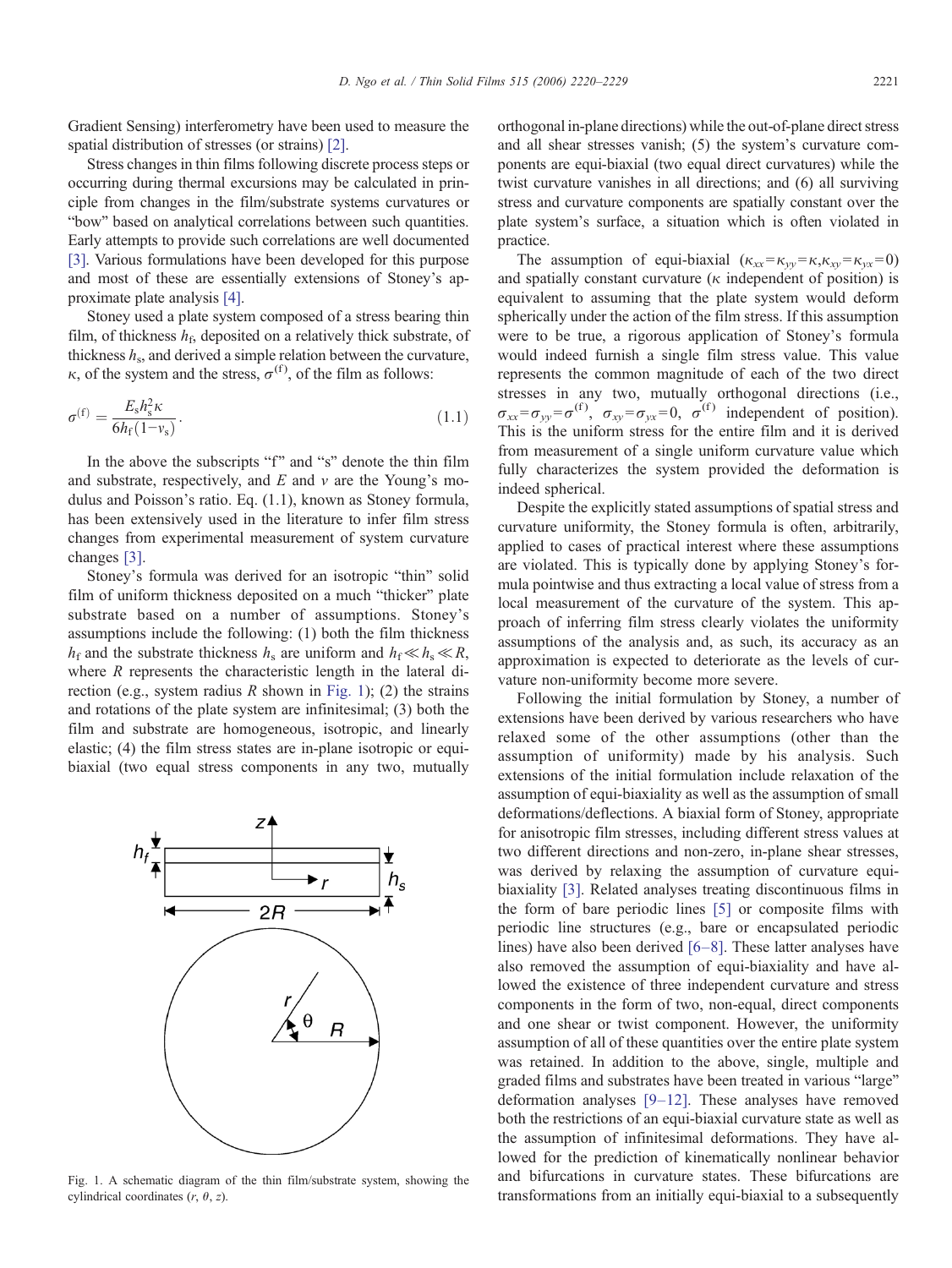biaxial curvature state that may be induced by an increase in film stress beyond a critical level. This critical level is intimately related to the systems aspect ratio, i.e., the ratio of in-plane to thickness dimension and the elastic stiffness. These analyses also retain the assumption of spatial curvature and stress uniformity across the system. However, they allow for deformations to evolve from an initially spherical shape to an energetically favored shape (e.g., ellipsoidal, cylindrical or saddle shapes) which features three different, still spatially constant, curvature components [\[13\].](#page-9-0)

None of the above-discussed extensions of Stoney's methodology have relaxed the most restrictive of Stoney's original assumption of spatial uniformity which does not allow either film stress or curvature components to vary across the plate surface. This crucial assumption is often violated in practice since film stresses and the associated system curvatures are non-uniformly distributed over the plate area. Huang and Rosakis [\[14\]](#page-9-0) and Huang et al. [\[15\]](#page-9-0) have recently made progress to remove the two restrictive assumptions of the Stoney analysis relating to spatial uniformity and equi-biaxiality. They have studied the cases of thin film/substrate systems subject to non-uniform but axisymmetric temperature distribution  $T(r)$  and misfit strain  $\varepsilon_m(r)$ , respectively. Their results show that the relations between film stresses and substrate curvatures feature not only a "local" part which involves a direct dependence of stresses on curvatures at the same point, but also a "non-local" part which reflects of the effect of curvatures at other points on the location of scrutiny. The "non-local" effect comes into play in the axisymmetric analysis via the average curvature in the thin film. The most recent and perhaps the most comprehensive analysis to date of non-uniformities can be found in the work of Huang et al. [\[15\]](#page-9-0) where the most general case of temperature induced spatial non-uniformities was analyzed. In this case the cause of film and substrate stresses as well as system curvatures was an "arbitrary" temperature distribution  $T(r,\theta)$  acting on the system. The results of this generalization are substantially much more complicated than those of the axisymmetric case  $T(r)$  but have a very similar structure. As perhaps expected they can be decomposed to a "local" or "Stoneylike" part, and a non-local part. The first term of the non-local part is identical in structure to that of the axisymmetric prediction while the rest is given in terms of an infinite series of terms of diminishing strength.

The generalization of the axisymmetric misfit strain  $\varepsilon_m(r)$  to an arbitrarily varying misfit strain  $\varepsilon_m(r,\theta)$  is the subject of the present investigation. Indeed, the main purpose of the present paper is to remove the two restrictive assumptions of the Stoney analysis relating to stress and curvature spatial uniformity and to in-plane isotropic equi-biaxiality for the general case of a thin film/substrate system subject to an arbitrarily varying misfit strain distribution  $\varepsilon_m(r,\theta)$  whose presence will create an arbitrary stress and curvature field as well as arbitrarily large stress and curvature gradients. It should be noted that although spatially varying, this misfit strain is locally assumed to be inplane isotropic. As we will see later, and as obvious from the axisymmetric case, this does not imply that the stress state is also in-plane isotropic. Our goal is to relate film stresses and system curvatures to the misfit strain distribution and to ultimately derive a relation between the film stresses and the system curvatures for spatially varying, in-plane isotropic misfit strain distributions. Such a relation would allow for the accurate experimental inference of accumulated film stress from fullfield curvature measurements which may take place following various processing steps (on-line monitoring).

Although many important features of the two solutions, corresponding to  $T(r,\theta)$  or  $\varepsilon_m(r,\theta)$  non-uniformities are expected to be similar, some fundamental differences between these two situations are also anticipated. Perhaps the easiest way to rationalize this from a physical point of view is to recall that for the former case the driving force for system curvature is the temperature distribution while for the latter case it is the misfit strain between film and substrate. In the former case, both the film and the substrate are each subjected to  $T(r,\theta)$  and even if not bonded they independently develop non-uniform deformation and stress states. These states need to be further reconsidered due to eventual film/substrate bonding (continuity of displacements across the interface). In the latter case however, it is the film misfit strain which induces the system deformations and the film and substrate stress. In the limit of zero film thickness the system and substrate stresses and deformations vanish. This is not true however when instead a non-uniform temperature is prescribed. When the limit is considered in this case the bare substrate still involves non-zero stresses and deformations. As a result of this there seems to be "additional" interactions and coupling between the film and the substrate which are only active when a non-uniform temperature film is in existence. The practical implications of the above are as follows: during processes, such as various anneal or cooling steps when the temperature varies with time and across a film/ substrate system, the former analysis is appropriate and should be used for the in-situ, real-time monitoring of film stress, through full-field curvature measurement. However, after the end of a process when the temperature field has equilibrated to a uniform state, the latter analysis is of relevance. Here the goal is the measurement of permanent (residual) stresses which have been locked in the film through the process and its non-uniformities. The latter analysis is also relevant for the study of non-uniform stress build up or relieve in cases where temperature is not involved. These include certain types of film deposition, etching or polishing process all of which can be monitored by means of on-line full field curvature measurement methods.

# 2. Governing equations

Consider a thin film of thickness  $h_f$  which is deposited on a circular substrate of thickness  $h_s$  and radius R such that  $h_f \ll h_s \ll R$ . A thin film is subject to arbitrary misfit strain distribution  $\varepsilon^{m}(r,\theta)$ , where r and  $\theta$  are the polar coordinates ([Fig. 1\)](#page-1-0). The Young's modulus and Poisson's ratio of the film and substrate are denoted by  $E_f$ ,  $v_f$ ,  $E_s$  and  $v_s$ , respectively. The substrate is modeled as a plate since it can be subjected to bending, and  $h_s \ll R$ . The thin film is modeled as a membrane which cannot be subject to bending due to its small thickness  $h_{\rm f} \ll h_{\rm s}$ .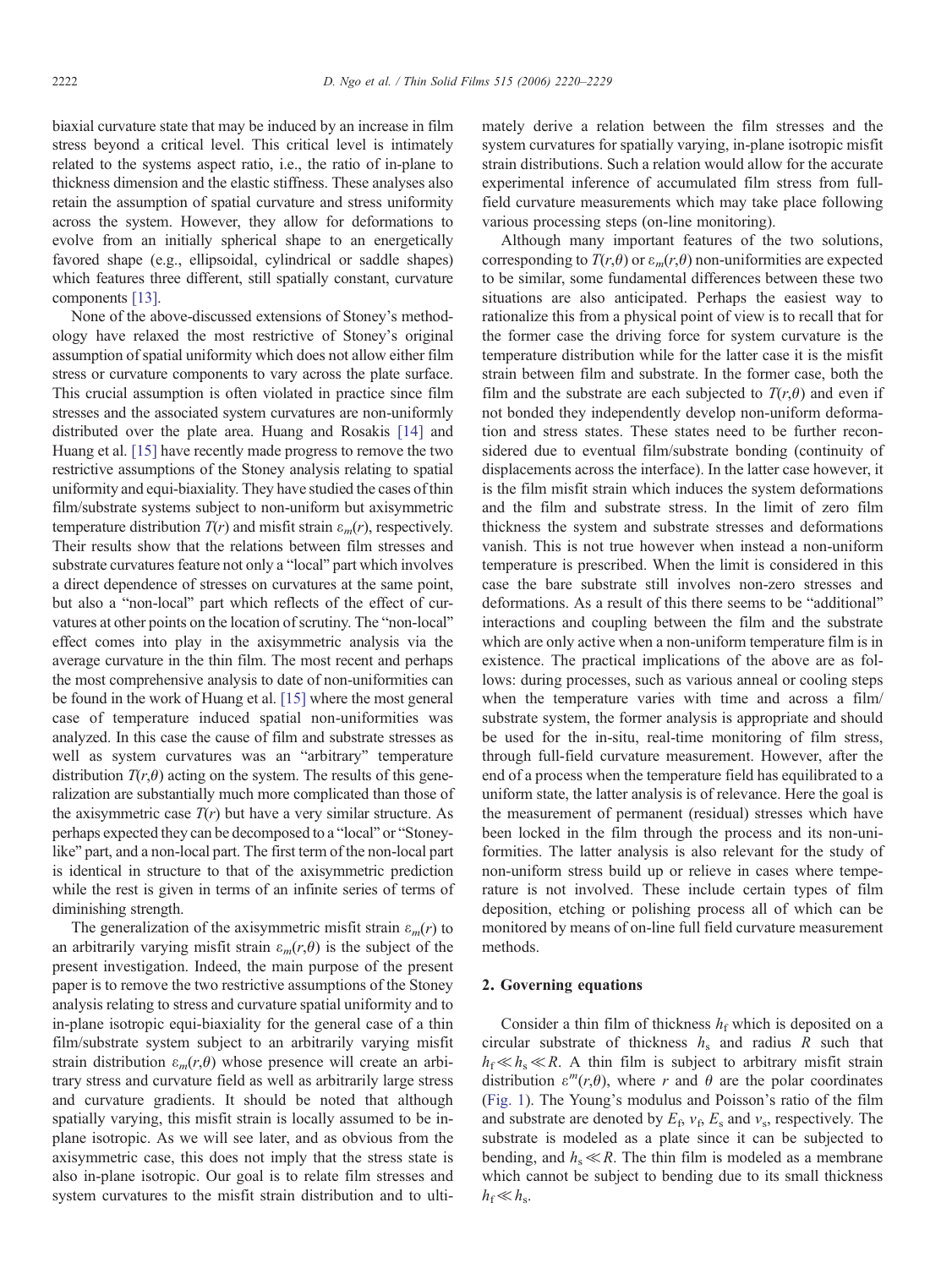Let  $u_r^{(f)}$  and  $u_\theta^{(f)}$  denote the displacements in the radial (*r*) and circumferential  $(\theta)$  directions. The strains in the thin film are  $\varepsilon_{rr} = \frac{\partial u_r^{(f)}}{\partial r}$ ,  $\varepsilon_{\theta\theta} = \frac{u_r^{(f)}}{r} + \frac{1}{r} \frac{\partial u_{\theta}^{(f)}}{\partial \theta}$ , and  $\gamma_{r\theta} = \frac{1}{r} \frac{\partial u_r^{(f)}}{\partial \theta} + \frac{\partial u_{\theta}^{(f)}}{\partial r} - \frac{u_{\theta}^{(f)}}{r}$ . The strains in the film are related to the stresses and the misfit strain  $\varepsilon^m$  by  $\varepsilon_{ij} = \frac{1}{E_i} \left[ (1 + v_f) \sigma_{ij} - v_f \sigma_{kk} \delta_{ij} \right] + \varepsilon^m \delta_{ij}$  via the linear elastic constitutive model, which can be equivalently written as

$$
\sigma_{rr} = \frac{E_{\rm f}}{1 - v_{\rm f}^2} \left[ \frac{\partial u_r^{(\rm f)}}{\partial r} + v_{\rm f} \left( \frac{u_r^{(\rm f)}}{r} + \frac{1}{r} \frac{\partial u_\theta^{(\rm f)}}{\partial \theta} \right) - (1 + v_f) \varepsilon^m \right],
$$
  
\n
$$
\sigma_{\theta\theta} = \frac{E_{\rm f}}{1 - v_{\rm f}^2} \left[ v_{\rm f} \frac{\partial u_r^{(\rm f)}}{\partial r} + \frac{u_r^{(\rm f)}}{r} + \frac{1}{r} \frac{\partial u_\theta^{(\rm f)}}{\partial \theta} - (1 + v_{\rm f}) \varepsilon^m \right],
$$
  
\n
$$
\sigma_{r\theta} = \frac{E_{\rm f}}{2(1 + v_{\rm f})} \left( \frac{1}{r} \frac{\partial u_r^{(\rm f)}}{\partial \theta} + \frac{\partial u_\theta^{(\rm f)}}{\partial r} - \frac{u_\theta^{(\rm f)}}{r} \right).
$$
\n(2.1)

The membrane forces in the thin film are

$$
N_r^{(\text{f})} = h_{\text{f}} \sigma_{rr}, N_\theta^{(\text{f})} = h_{\text{f}} \sigma_{\theta\theta}, N_{r\theta}^{(\text{f})} = h_{\text{f}} \sigma_{r\theta}.
$$
 (2.2)

It is recalled that, for uniform misfit strain distribution  $\varepsilon^{m}$  = constant, the normal and shear stresses across the thin film/ substrate interface vanish except near the free edge  $r=R$ , i.e.,  $\sigma_{zz} = \sigma_{rz} = \sigma_{r\theta} = 0$  at  $z = h_s/2$  and  $r < R$ . For non-uniform misfit strain distribution  $\varepsilon^m = \varepsilon^m(r,\theta)$ , the shear stress  $\sigma_{rz}$  and  $\sigma_{\theta z}$  at the interface may not vanish anymore, and are denoted by  $\tau_r$  and  $\tau_\theta$ , respectively. It is important to note that the normal stress traction  $\sigma_{zz}$  still vanishes (except near the free edge  $r=R$ ) because the thin film cannot be subject to bending. The equilibrium equations for the thin film, accounting for the effect of interface shear stresses  $\tau_r$  and  $\tau_\theta$ , become

$$
\frac{\partial N_r^{(\text{f})}}{\partial r} + \frac{N_r^{(\text{f})} - N_\theta^{(\text{f})}}{r} + \frac{1}{r} \frac{\partial N_{r\theta}^{(\text{f})}}{\partial \theta} - \tau_r = 0, \n\frac{\partial N_{r\theta}^{(\text{f})}}{\partial r} + \frac{2}{r} N_{r\theta}^{(\text{f})} + \frac{1}{r} \frac{\partial N_\theta^{(\text{f})}}{\partial \theta} - \tau_\theta = 0.
$$
\n(2.3)

The substitution of Eqs.  $(2.1)$  and  $(2.2)$  into  $(2.3)$  yields the following governing equations for  $u_r^{(f)}$ ,  $u_{\theta}^{(f)}$ ,  $\tau_r$  and  $\tau_{\theta}$ 

$$
\frac{\partial^2 u_r^{(\text{f})}}{\partial r^2} + \frac{1}{r} \frac{\partial u_r^{(\text{f})}}{\partial r} - \frac{u_r^{(\text{f})}}{r^2} + \frac{1 - v_\text{f}}{2} \frac{1}{r^2} \frac{\partial^2 u_r^{(\text{f})}}{\partial \theta^2} + \frac{1 + v_\text{f}}{2} \frac{1}{r} \frac{\partial^2 u_\theta^{(\text{f})}}{\partial r \partial \theta} \n- \frac{3 - v_\text{f}}{2} \frac{1}{r^2} \frac{\partial u_\theta^{(\text{f})}}{\partial \theta} = \frac{1 - v_\text{f}^2}{E_\text{f} h_\text{f}} \tau_r + (1 + v_\text{f}) \frac{\partial \varepsilon^m}{\partial r},
$$

$$
\frac{1+v_{\rm f}}{2} \frac{1}{r} \frac{\partial^2 u_r^{(\rm f)}}{\partial r \partial \theta} + \frac{3-v_{\rm f}}{2} \frac{1}{r^2} \frac{\partial u_r^{(\rm f)}}{\partial \theta} + \frac{1-v_{\rm f}}{2} \left( \frac{\partial^2 u_\theta^{(\rm f)}}{\partial r^2} + \frac{1}{r} \frac{\partial u_\theta^{(\rm f)}}{\partial r} - \frac{u_\theta^{(\rm f)}}{r^2} \right) + \frac{1}{r^2} \frac{\partial^2 u_\theta^{(\rm f)}}{\partial \theta^2} = \frac{1-v_{\rm f}^2}{E_{\rm f} h_{\rm f}} \tau_\theta + (1+v_{\rm f}) \frac{1}{r} \frac{\partial \varepsilon^m}{\partial \theta}.
$$
\n(2.4)

Let  $u_r^{(s)}$  and  $u_\theta^{(s)}$  denote the displacements in the radial (*r*) and circumferential ( $\theta$ ) directions at the neutral axis ( $z=0$ ) of the substrate, and  $w$  the displacement in the normal  $(z)$  direction. It is important to consider  $w$  since the substrate can be subject to bending and is modeled as a plate. The strains in the substrate are given by

$$
\varepsilon_{rr} = \frac{\partial u_r^{(s)}}{\partial r} - z \frac{\partial^2 w}{\partial r^2},
$$
\n
$$
\varepsilon_{\theta\theta} = \frac{u_r^{(s)}}{r} + \frac{1}{r} \frac{\partial u_\theta^{(s)}}{\partial \theta} - z \left( \frac{1}{r} \frac{\partial w}{\partial r} + \frac{1}{r^2} \frac{\partial^2 w}{\partial \theta^2} \right),
$$
\n
$$
\gamma_{r\theta} = \frac{1}{r} \frac{\partial u_r^{(s)}}{\partial \theta} + \frac{\partial u_\theta^{(s)}}{\partial r} - \frac{u_\theta^{(s)}}{r} - 2z \frac{\partial}{\partial r} \left( \frac{1}{r} \frac{\partial w}{\partial \theta} \right).
$$
\n(2.5)

The stresses in the substrate can then be obtained from the linear elastic constitutive model as

$$
\sigma_{rr} = \frac{E_{s}}{1 - v_{s}^{2}} \left\{ \frac{\partial u_{r}^{(s)}}{\partial r} + v_{s} \left( \frac{u_{r}^{(s)}}{r} + \frac{1}{r} \frac{\partial u_{\theta}^{(s)}}{\partial \theta} \right) - z \left[ \frac{\partial^{2} w}{\partial r^{2}} + v_{s} \left( \frac{1}{r} \frac{\partial w}{\partial r} + \frac{1}{r^{2}} \frac{\partial^{2} w}{\partial \theta^{2}} \right) \right] \right\},\
$$
  
\n
$$
\sigma_{\theta\theta} = \frac{E_{s}}{1 - v_{s}^{2}} \left[ v_{s} \frac{\partial u_{r}^{(s)}}{\partial r} + \frac{u_{r}^{(s)}}{r} + \frac{1}{r} \frac{\partial u_{\theta}^{(s)}}{\partial \theta} - z \left( v_{s} \frac{\partial^{2} w}{\partial r^{2}} + \frac{1}{r} \frac{\partial w}{\partial r} + \frac{1}{r^{2}} \frac{\partial^{2} w}{\partial \theta^{2}} \right) \right],
$$
  
\n
$$
\sigma_{r\theta} = \frac{E_{s}}{2(1 + v_{s})} \left[ \frac{1}{r} \frac{\partial u_{r}^{(s)}}{\partial \theta} + \frac{\partial u_{\theta}^{(s)}}{\partial r} - \frac{u_{\theta}^{(s)}}{r} - 2z \frac{\partial}{\partial r} \left( \frac{1}{r} \frac{\partial w}{\partial \theta} \right) \right].
$$
\n(2.6)

The forces and bending moments in the substrate are

$$
N_r^{(s)} = \int_{-\frac{h_s}{2}}^{\frac{h_s}{2}} \sigma_{rr} dz = \frac{E_s h_s}{1 - v_s^2} \left[ \frac{\partial u_r^{(s)}}{\partial r} + v_s \left( \frac{u_r^{(s)}}{r} + \frac{1}{r} \frac{\partial u_\theta^{(s)}}{\partial \theta} \right) \right],
$$
  
\n
$$
N_\theta^{(s)} = \int_{-\frac{h_s}{2}}^{\frac{h_s}{2}} \sigma_{\theta\theta} dz = \frac{E_s h_s}{1 - v_s^2} \left( v_s \frac{\partial u_r^{(s)}}{\partial r} + \frac{u_r^{(s)}}{r} + \frac{1}{r} \frac{\partial u_\theta^{(s)}}{\partial \theta} \right),
$$
  
\n
$$
N_{r\theta}^{(s)} = \int_{-\frac{h_s}{2}}^{\frac{h_s}{2}} \sigma_{r\theta} dz = \frac{E_s h_s}{2(1 + v_s)} \left( \frac{1}{r} \frac{\partial u_r^{(s)}}{\partial \theta} + \frac{\partial u_\theta^{(s)}}{\partial r} - \frac{u_\theta^{(s)}}{r} \right).
$$
\n(2.7)

$$
M_r = -\int_{-\frac{k_2}{2}}^{\frac{k_2}{2}} z \sigma_{rr} dz = \frac{E_s h_s^3}{12(1 - v_s^2)} \left[ \frac{\partial^2 w}{\partial r^2} + v_s \left( \frac{1}{r} \frac{\partial w}{\partial r} + \frac{1}{r^2} \frac{\partial^2 w}{\partial \theta^2} \right) \right],
$$
  
\n
$$
M_\theta = -\int_{-\frac{k_2}{2}}^{\frac{k_2}{2}} z \sigma_{\theta\theta} dz = \frac{E_s h_s^3}{12(1 - v_s^2)} \left( v_s \frac{\partial^2 w}{\partial r^2} + \frac{1}{r} \frac{\partial w}{\partial r} + \frac{1}{r^2} \frac{\partial^2 w}{\partial \theta^2} \right),
$$
  
\n
$$
M_{r\theta} = -\int_{-\frac{k_2}{2}}^{\frac{k_2}{2}} z \sigma_{r\theta} dz = \frac{E_s h_s^3}{12(1 + v_s)} \frac{\partial}{\partial r} \left( \frac{1}{r} \frac{\partial w}{\partial \theta} \right).
$$
  
\n(2.8)

The shear stresses  $\tau_r$  and  $\tau_\theta$  at the thin film/substrate interface are equivalent to the distributed forces  $\tau_r$  in the radial direction and  $\tau_{\theta}$  in the circumferential direction, and bending moments  $(h_s/2)\tau_r$  and  $(h_s/2)\tau_\theta$  applied at the neutral axis (z=0) of the substrate. The in-plane force equilibrium equations of the substrate then become

$$
\frac{\partial N_r^{(s)}}{\partial r} + \frac{N_r^{(s)} - N_\theta^{(s)}}{r} + \frac{1}{r} \frac{\partial N_{r\theta}^{(s)}}{\partial \theta} + \tau_r = 0,
$$
\n
$$
\frac{\partial N_{r\theta}^{(s)}}{\partial r} + \frac{2}{r} N_{r\theta}^{(s)} + \frac{1}{r} \frac{\partial N_{\theta\theta}^{(s)}}{\partial \theta} + \tau_\theta = 0.
$$
\n(2.9)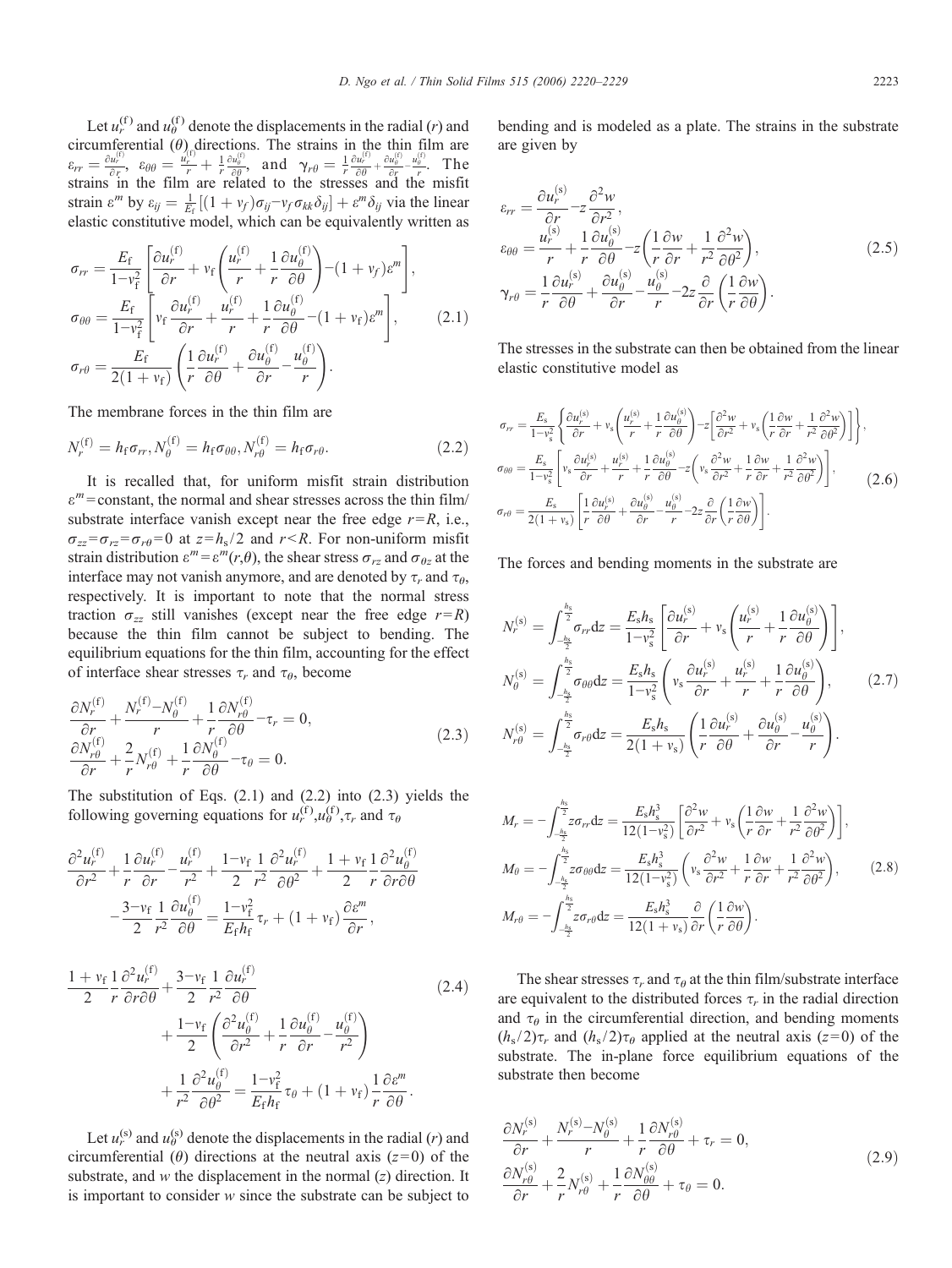The out-of-plane moment and force equilibrium equations are given by

$$
\frac{\partial M_r}{\partial r} + \frac{M_r - M_\theta}{r} + \frac{1}{r} \frac{\partial M_{r\theta}}{\partial \theta} + Q_r - \frac{h_s}{2} \tau_r = 0, \n\frac{\partial M_{r\theta}}{\partial r} + \frac{2}{r} M_{r\theta} + \frac{1}{r} \frac{\partial M_\theta}{\partial \theta} + Q_\theta - \frac{h_s}{2} \tau_\theta = 0,
$$
\n(2.10)

$$
\frac{\partial Q_r}{\partial r} + \frac{Q_r}{r} + \frac{1}{r} \frac{\partial Q_\theta}{\partial \theta} = 0, \tag{2.11}
$$

where  $Q_r$  and  $Q_\theta$  are the shear forces normal to the neutral axis. The substitution of Eq. (2.7) into Eq. (2.9) yields the following governing equations for  $u_r^{(s)}$  and  $u_\theta^{(s)}$  (and  $\tau$ )

$$
\frac{\partial^2 u_r^{(s)}}{\partial r^2} + \frac{1}{r} \frac{\partial u_r^{(s)}}{\partial r} - \frac{u_r^{(s)}}{r^2} + \frac{1 - v_s}{2} \frac{1}{r^2} \frac{\partial^2 u_r^{(s)}}{\partial \theta^2} + \frac{1 + v_s}{2} \frac{1}{r} \frac{\partial^2 u_\theta^{(s)}}{\partial r \partial \theta} \n- \frac{3 - v_s}{2} \frac{1}{r^2} \frac{\partial u_\theta^{(s)}}{\partial \theta} = - \frac{1 - v_s^2}{E_s h_s} \tau_r, \n\frac{1 + v_s}{2} \frac{1}{r} \frac{\partial^2 u_r^{(s)}}{\partial r \partial \theta} + \frac{3 - v_s}{2} \frac{1}{r^2} \frac{\partial u_r^{(s)}}{\partial \theta} + \frac{1 - v_s}{2} \left( \frac{\partial^2 u_\theta^{(s)}}{\partial r^2} + \frac{1}{r} \frac{\partial u_\theta^{(s)}}{\partial r} - \frac{u_\theta^{(s)}}{r^2} \right) \n+ \frac{1}{r^2} \frac{\partial^2 u_\theta^{(s)}}{\partial \theta^2} = - \frac{1 - v_s^2}{E_s h_s} \tau_\theta.
$$
\n(2.12)

Elimination of  $Q_r$  and  $Q_\theta$  from Eqs. (2.10) and (2.11), in conjunction with Eq. (2.8), give the following governing equation for w (and  $\tau$ )

$$
\nabla^2(\nabla^2 w) = \frac{6(1 - v_s^2)}{E_s h_s^2} \left( \frac{\partial \tau_r}{\partial r} + \frac{\tau_r}{r} + \frac{1}{r} \frac{\partial \tau_\theta}{\partial \theta} \right),\tag{2.13}
$$

where  $\nabla^2 = \frac{\partial^2}{\partial r^2} + \frac{1}{r} \frac{\partial}{\partial r} + \frac{1}{r^2} \frac{\partial^2}{\partial \theta^2}$ .<br>The continuity of displace

The continuity of displacements across the thin film/ substrate interface requires

$$
u_r^{(\rm f)} = u_r^{(\rm s)} - \frac{h_{\rm s}}{2} \frac{\partial w}{\partial r}, u_\theta^{(\rm f)} = u_\theta^{(\rm s)} - \frac{h_{\rm s}}{2} \frac{1}{r} \frac{\partial w}{\partial \theta}.
$$
 (2.14)

Eqs.  $(2.4)$  and Please split and link these to Eqs.  $(2.12)$ – $(2.14)$ constitute seven ordinary differential equations for seven variables, namely  $u_r^{(f)}$ ,  $u_\theta^{(f)}$ ,  $u_r^{(s)}$ ,  $u_\theta^{(s)}$ , w,  $\tau_r$  and  $\tau_\theta$ . We discuss in the following how to decouple these seven equations under the limit  $h_f/h_s \ll 1$  such that we can solve  $u_r^{(s)}$ ,  $u_\theta^{(s)}$  first, then w, followed by  $u_r^{(f)}$  and  $u_{\theta}^{(f)}$ , and finally  $\tau_r$  and  $\tau_{\theta}$ .

(i) Elimination of  $\tau_r$  and  $\tau_\theta$  from force equilibrium equations (2.4) for the thin film and (2.12) for the substrate yields two equations for  $u_r^{(f)}$ ,  $u_\theta^{(f)}$ ,  $u_r^{(s)}$  and  $u_\theta^{(s)}$ . For  $h_f/h_s \ll 1$ ,  $u_r^{(f)}$  and  $u_\theta^{(f)}$ disappear in these two equations, which become the following governing equations for  $u_r^{(s)}$  and  $u_\theta^{(s)}$  only,

$$
\frac{\partial^2 u_r^{(s)}}{\partial r^2} + \frac{1}{r} \frac{\partial u_r^{(s)}}{\partial r} - \frac{u_r^{(s)}}{r^2} + \frac{1 - v_s}{2} \frac{\partial^2 u_r^{(s)}}{r^2} + \frac{1 + v_s}{2} \frac{\partial^2 u_\theta^{(s)}}{r \partial r \partial \theta} \n- \frac{3 - v_s}{2} \frac{1}{r^2} \frac{\partial u_\theta^{(s)}}{\partial \theta} = \frac{E_f h_f}{1 - v_f} \frac{1 - v_s^2}{E_s h_s} \frac{\partial e^m}{\partial r} + O\left(\frac{h_f^2}{h_s^2}\right), \frac{1 + v_s}{2} \frac{1}{r} \frac{\partial^2 u_r^{(s)}}{\partial r \partial \theta} \n+ \frac{3 - v_s}{2} \frac{1}{r^2} \frac{\partial u_r^{(s)}}{\partial \theta} + \frac{1 - v_s}{2} \left(\frac{\partial^2 u_\theta^s}{\partial r^2} + \frac{1}{r} \frac{\partial u_\theta^{(s)}}{\partial r} - \frac{u_\theta^{(s)}}{r^2}\right) \n+ \frac{1}{r^2} \frac{\partial^2 u_\theta^{(s)}}{\partial \theta^2} = \frac{E_f h_f}{1 - v_f} \frac{1 - v_s^2}{E_s h_s} \frac{1}{r} \frac{\partial e^m}{\partial \theta} + O\left(\frac{h_f^2}{h_s^2}\right).
$$
\n(2.15)

The substrate displacements  $u_r^{(s)}$  and  $u_\theta^{(s)}$  are on the order of  $h_f/h_s$ .

(ii) Elimination of  $u_r^{(f)}$  and  $u_\theta^{(f)}$  from the continuity condition (2.14) and equilibrium equation (2.4) for the thin film gives  $\tau_r$ and  $\tau_{\theta}$  in terms of  $u_r^{(s)}$ ,  $u_{\theta}^{(s)}$  and w (and  $\varepsilon^m$ ).

(iii) The substitution of the above  $\tau_r$  and  $\tau_\theta$  into the moment equilibrium Eq. (2.13) yields the governing equation for the normal displacement w. For  $h_f / h_s \ll 1$ , this governing equation takes the form

$$
\nabla^2 (\nabla^2 w) = -6 \frac{E_{\rm f} h_{\rm f}}{1 - v_{\rm f}} \frac{1 - v_{\rm s}^2}{E_{\rm s} h_{\rm s}^2} \nabla^2 \varepsilon^m.
$$
 (2.16)

This is a biharmonic equation which can be solved analytically. The substrate displacement w is on the order of  $h_f / h_s$ .

(iv) The displacements  $u_r^{(f)}$  and  $u_{\theta}^{(f)}$  in the thin film are obtained from Eq. (2.14), and they are also on the same order  $h_f/h_s$  as  $u_r^{(s)}$ ,  $u_\theta^{(s)}$  and w. The leading terms of the interface shear stresses  $\tau_r$  and  $\tau_\theta$  are then obtained from Eq. (2.4) as

$$
\tau_r = -\frac{E_f h_f}{1 - v_f} \frac{\partial \varepsilon^m}{\partial r}, \quad \tau_\theta = -\frac{E_f h_f}{1 - v_f} \frac{1}{r} \frac{\partial \varepsilon^m}{\partial \theta}.
$$
\n(2.17)

These are remarkable results that hold regardless of boundary conditions at the edge  $r=R$ . Therefore the interface shear stresses are proportional to the gradients of misfit strain. For uniform misfit strain the interface shear stresses vanish.

We expand the arbitrary non-uniform misfit strain distribution  $\varepsilon^{m}(r,\theta)$  to the Fourier series,

$$
\varepsilon^{m}(r,\theta) = \sum_{n=0}^{\infty} \; \varepsilon_{c}^{m(n)}(r) \cos n\theta + \sum_{n=1}^{\infty} \; \varepsilon_{s}^{m(n)}(r) \sin n\theta, \qquad (2.18)
$$

where  $\varepsilon_c^{m(0)}(r) = \frac{1}{2\pi} \int_0^{2\pi} \varepsilon^m(r,\theta) d\theta, \varepsilon_c^{m(n)}(r) = \frac{1}{\pi} \int_0^{2\pi} \varepsilon^m(r,\theta) \cos n\theta d\theta$  $(n \ge 1)$  and  $\varepsilon_0^{m(n)}(r) = \frac{1}{\pi} \int_0^{2\pi} \varepsilon^m(r,\theta) \sin n\theta d\theta$   $(n \ge 1)$ . Without losing concretion generality, we focus on the cos  $n\theta$  term here. The corresponding displacements can be expressed as

$$
u_r^{(s)} = u_r^{(sn)}(r)\cos n\theta, u_\theta^{(s)} = u_\theta^{(sn)}(r)\sin n\theta,
$$
  
\n
$$
w = w^{(n)}(r)\cos n\theta.
$$
\n(2.19)

Eq. (2.15) then gives two ordinary differential equations for  $u_r^{(sn)}$  and  $u_{\theta}^{(\text{sn})}$ , which have the general solution

$$
\begin{cases}\nu_r^{(sn)} \\
u_\theta^{(sn)}\n\end{cases} = \begin{cases}\n1-v_s - \frac{1+v_s}{2}n \\
\frac{1+v_s}{2}n+2\n\end{cases} \begin{bmatrix}\nA_0r^{n+1} + \frac{E_\text{f}h_\text{f}}{1-v_\text{f}}\frac{1+v_s}{E_sh_s}\frac{1}{4(n+1)}r\varepsilon_c^{m(n)}\n\end{bmatrix} \\
+ \begin{cases}\n1 \\
1\n\end{cases} \begin{cases}\n\frac{E_\text{f}h_\text{f}}{1+v_\text{f}}\frac{1+v_s}{E_sh_s}\frac{1}{4(n+1)}\n\end{cases} \begin{cases}\n-[1-v_s - \frac{n}{2}(1+v_s)\big]re_c^{m(n)} \\
+2(1-v_s)(n+1)\frac{1}{r^{n+1}}\int_0^r \eta^{1+n}\varepsilon_c^{m(n)}(\eta) d\eta\n\end{cases} \end{cases}
$$
\n
$$
- \begin{cases}\n1-v_s + \frac{1+v_s}{2}n \\
\frac{1+v_s}{2}n-2\n\end{cases} \begin{cases}\n\frac{E_\text{f}h_\text{f}}{1-v_\text{f}}\frac{1+v_s}{E_sh_s}\frac{1}{4(n-1)}r\varepsilon_c^{m(n)} \\
-2(1-v_s)(n-1)r^{n-1}\int_r^n \eta^{1-n}\varepsilon_c^{m(n)}(\eta) d\eta\n\end{cases} \end{cases}
$$
\n
$$
+ O\left(\frac{h_\text{f}^2}{h_s^2}\right),
$$
\n(2.20)

where  $A_0$  and  $D_0$  are constants to be determined, and we have used the condition that the displacements are finite at the center  $r=0$ .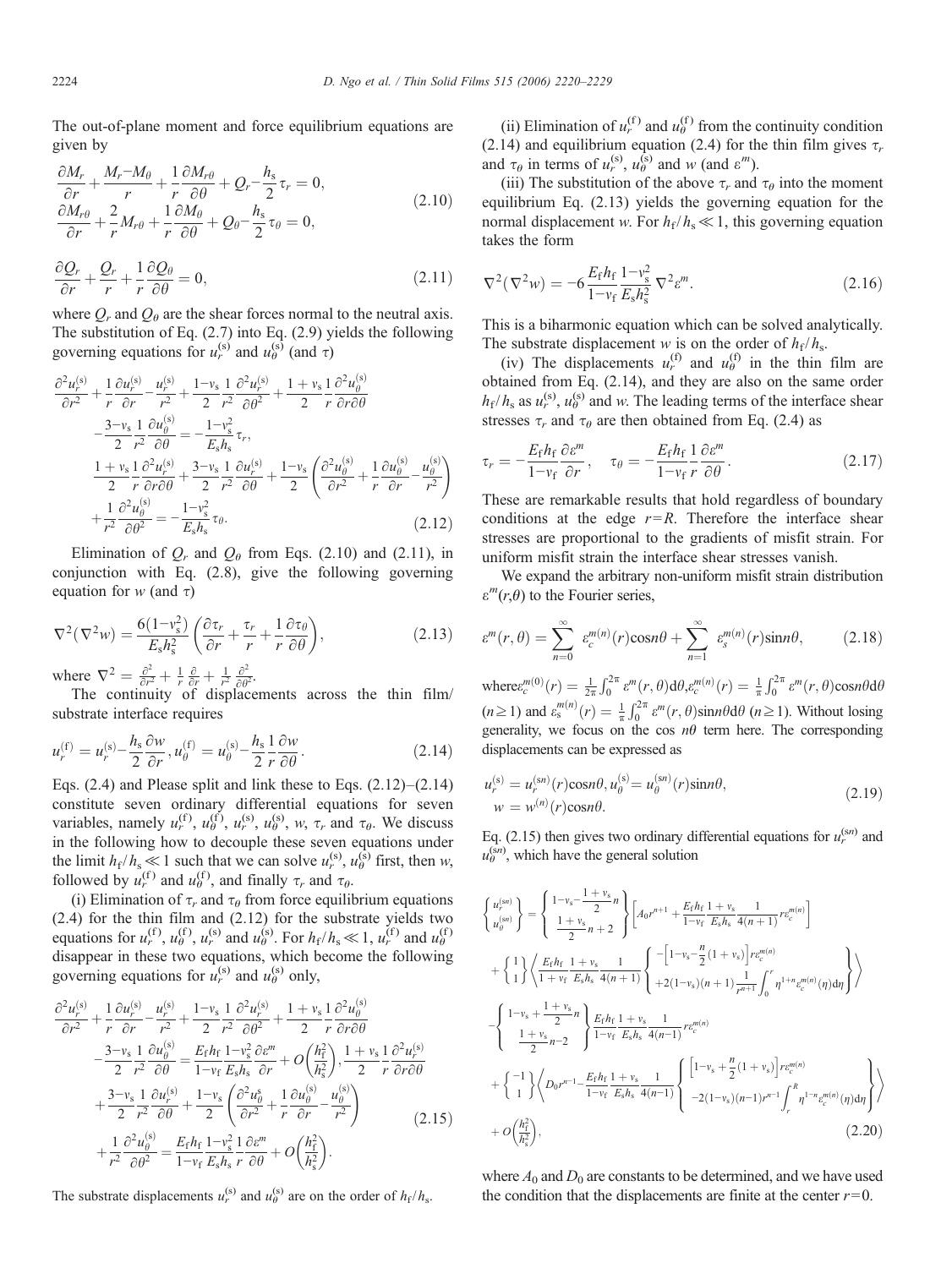The normal displacement  $w$  is obtained from the biharmonic Eq. (2.16) as

$$
w^{(n)} = A_1 r^{n+2} + B_1 r^n
$$
  
+  $\frac{3}{n} \frac{1 - v_s^2}{E_s h_s^2} \frac{E_f h_f}{1 - v_f} \left[ r^n \int_r^R \eta^{1 - n} \varepsilon_c^{m(n)}(\eta) d\eta + r^{-n} \int_0^r \eta^{n+1} \varepsilon_c^{m(n)}(\eta) d\eta \right]$   
+  $O\left(\frac{h_f^2}{h_s^2}\right)$ , (2.21)

where  $A_1$  and  $B_1$  are constants to be determined, and we have used the condition that the displacement  $w$  is finite at the center  $r = 0$ .

## 3. Boundary conditions

The first two boundary conditions at the free edge  $r=R$ require that the net forces vanish,

$$
N_r^{(f)} + N_r^{(s)} = 0
$$
 and  $N_{r\theta}^{(f)} + N_{r\theta}^{(s)} = 0$  at  $r = R$ , (3.1)

which give  $A_0$  and  $D_0$  as

$$
A_0 = \frac{E_f h_f}{1 - v_f} \frac{1 - v_s}{E_s h_s} \frac{1}{R^{2n+2}} \int_0^R \eta^{n+1} \varepsilon_c^{m(n)}(\eta) d\eta + O\left(\frac{h_f^2}{h_s^2}\right),
$$
  
\n
$$
D_0 = -\frac{E_f h_f}{1 - v_f} \frac{1 - v_s^2}{E_s h_s} \frac{n+1}{2R^{2n}} \int_0^R \eta^{n+1} \varepsilon_c^{m(n)}(\eta) d\eta + O\left(\frac{h_f^2}{h_s^2}\right)
$$
\n(3.2)

under the limit  $h_f / h_s \ll 1$ . The other two boundary conditions at the free edge  $r=R$  are the vanishing of net moments, i.e.,

$$
M_r - \frac{h_s}{2} N_r^{(\text{f})} = 0 \text{ and } Q_r - \frac{1}{r} \frac{\partial}{\partial \theta} \left( M_{r\theta} - \frac{h_s}{2} N_{r\theta}^{(\text{f})} \right)
$$
  
= 0 at  $r = R$ , (3.3)

which give  $A_1$  and  $B_1$  as

$$
A_1 = -\frac{3(1-\mathbf{v}_s)}{3+\mathbf{v}_s} \frac{E_f h_f}{1-\mathbf{v}_f} \frac{1-\mathbf{v}_s^2}{E_s h_s^2} \frac{1}{R^{2n+2}} \int_0^R \eta^{n+1} \varepsilon_c^{m(n)}(\eta) d\eta + O\left(\frac{h_f^2}{h_s^2}\right),
$$
  
\n
$$
B_1 = -\frac{n+1}{n} R^2 A_1 + O\left(\frac{h_f^2}{h_s^2}\right).
$$
\n(3.4)

It is important to point out that the boundary conditions can also be established from the variational principle [\[12\]](#page-9-0). The total potential energy in the thin film/substrate system with the free edge at  $r=R$  is

$$
\Pi = \int_0^R r \, dr \int_0^{2\pi} d\theta \int_{-\frac{h_s}{2}}^{\frac{h_s}{2} + h_f} U \, dz,\tag{3.5}
$$

where U is the strain energy density which gives  $\frac{\partial U}{\partial \rho_m} = \sigma_m$ ,  $\frac{\partial U}{\partial \rho_m} = \sigma_{\rho}$  and  $\frac{\partial U}{\partial \rho_m} = \sigma_{\rho}$ . For constitutive relations in Eqs. (2.1)  $\frac{\partial U}{\partial \varepsilon_{\theta\theta}} = \sigma_{\theta\theta}$  and  $\frac{\partial U}{\partial \gamma_{r\theta}} = \sigma_{r\theta}$ . For constitutive relations in Eqs. (2.1) and (2.6), we obtain

$$
U = \frac{E}{2(1 - v^2)} \left[ \varepsilon_{rr}^2 + \varepsilon_{\theta\theta}^2 + 2v\varepsilon_{rr}\varepsilon_{\theta\theta} + \frac{1 - v}{2} \gamma_{r\theta}^2 - 2(1 + v)\varepsilon^m(\varepsilon_{rr} + \varepsilon_{\theta\theta}) \right],
$$
\n(3.6)

where  $E$  and  $\nu$  take their corresponding values in the thin film (i.e.,  $E_f$  and  $v_f$  for  $\frac{h_s}{2} + h_f \ge z \ge \frac{h_s}{2}$ ) and in the substrate (i.e.,  $E_s$ 

and  $v_s$  for  $\frac{h_s}{2} \geq z \geq -\frac{h_s}{2}$ ). For the displacement fields in Section 2 and the associated strain fields, the potential energy  $\Pi$  in Eq. (3.5) becomes a quadratic function of parameters  $A_0$ ,  $D_0$ ,  $A_1$  and  $B_1$ . The principle of minimum potential energy requires

$$
\frac{\partial \Pi}{\partial A_0} = 0, \frac{\partial \Pi}{\partial D_0} = 0, \frac{\partial \Pi}{\partial A_1} = 0 \text{ and } \frac{\partial \Pi}{\partial B_1} = 0.
$$
 (3.7)

It can be shown that, as expected in the limit  $h_f/h_s \ll 1$ , the above four conditions in Eq. (3.7) are equivalent to the vanishing of net forces in Eq. (3.1) and net moments in Eq. (3.3).

#### 4. Thin-film stresses and substrate curvatures

We provide the general solution that includes both cosine and sine terms in this section. The substrate curvatures are

$$
\kappa_{rr} = \frac{\partial^2 w}{\partial r^2}, \kappa_{\theta\theta} = \frac{1}{r} \frac{\partial w}{\partial r} + \frac{1}{r^2} \frac{\partial^2 w}{\partial \theta^2}, \kappa_{r\theta} = \frac{\partial}{\partial r} \left( \frac{1}{r} \frac{\partial w}{\partial \theta} \right).
$$
 (4.1)

The sum of substrate curvatures is related to the misfit strain by

$$
\kappa_{rr} + \kappa_{\theta\theta} = -12 \frac{E_{\rm f} h_{\rm f} 1 - v_{\rm s}}{1 - v_{\rm f} E_{\rm s} h_{\rm s}^2} \n\qquad \left\{ \varepsilon^m - \frac{1 - v_{\rm s}}{2} (\varepsilon^m - \varepsilon^m) + \frac{1 - v_{\rm s}^2}{3 + v_{\rm s}} \sum_{n=1}^{\infty} (n+1) \frac{r^n}{R^{2n+2}} \right\} \n\times \left[ \cos n\theta \int_0^R \eta^{n+1} \varepsilon_c^{m(n)}(\eta) d\eta + \sin n\theta \int_0^R \eta^{n+1} \varepsilon_s^{m(n)}(\eta) d\eta \right] \right\},
$$
\n(4.2)

where  $\overline{\varepsilon^m} = \frac{1}{\pi R^2} \int_A$ A  $\iint_{\mathcal{U}} \varepsilon^{m}(\eta, \varphi) dA$  is the average misfit strain over the entire area A of the thin film,  $dA = \eta d\eta d\varphi$ , and  $\varepsilon^m$  is also the entire area A of the thin film,  $dA = \eta d\rho d\rho$ , and  $\varepsilon^m$  is also<br>related to  $\varepsilon_c^{m(0)}$  by  $\varepsilon^m = \frac{2}{R^2} \int_0^R \eta \varepsilon_c^{m(0)}(\eta) d\eta$ . The difference<br>between two curvatures  $\varepsilon_c = \varepsilon_{\text{res}}$  and the twist  $\varepsilon_c$  are between two curvatures,  $\kappa_{rr} - \kappa_{\theta\theta}$ , and the twist  $\kappa_{r\theta}$  are given by

$$
\kappa_{rr} - \kappa_{\theta\theta} = -6 \frac{E_r h_{\rm f}}{1 - v_{\rm f}} \frac{1 - v_{\rm s}^2}{E_s h_s^2} \n\begin{bmatrix}\n\varepsilon^m - \frac{2}{r^2} \int_0^r \eta \varepsilon_c^m^{(0)} d\eta + \frac{1 - v_{\rm s}}{3 + v_{\rm s}} \sum_{n=1}^\infty \frac{n+1}{R^{n+2}} \left[ n \frac{r^n}{R^n} - (n-1) \frac{r^{n-2}}{R^{n-2}} \right] \\
\times \left( \cos n\theta \int_0^R \eta^{n+1} \varepsilon_c^m^{(n)} d\eta + \sin n\theta \int_0^R \eta^{n+1} \varepsilon_s^m^{(n)} d\eta \right) \\
- \sum_{n=1}^\infty \frac{n+1}{r^{n+2}} \left( \cos n\theta \int_0^r \eta^{n+1} \varepsilon_c^m^{(n)} d\eta + \sin n\theta \int_0^r \eta^{n+1} \varepsilon_s^m^{(n)} d\eta \right) \\
- \sum_{n=1}^\infty (n-1) r^{n-2} \left( \cos n\theta \int_0^R \eta^{1-n} \varepsilon_c^m^{(n)} d\eta + \sin n\theta \int_r^R \eta^{1-n} \varepsilon_s^m^{(n)} d\eta \right)\n\end{bmatrix} (4.3)
$$

$$
\kappa_{r\theta} = 3 \frac{E_{\rm f} h_{\rm f}}{1 - v_{\rm f}} \frac{1 - v_{\rm s}^2}{E_s h_s^2} \n= \begin{cases}\n\frac{1 - v_{\rm s}}{3 + v_{\rm s}} \sum_{n=1}^{\infty} \frac{n+1}{R^{n+2}} \left[ n \frac{r^n}{R^n} - (n-1) \frac{r^{n-2}}{R^{n-2}} \right] \\
\times \left( \sin n\theta \int_0^R \eta^{n+1} \varepsilon_c^{m(n)} d\eta - \cos n\theta \int_0^R \eta^{n+1} \varepsilon_s^{m(n)} d\eta \right) \\
+ \sum_{n=1}^{\infty} \frac{n+1}{r^{n+2}} \left( \sin n\theta \int_0^r \eta^{n+1} \varepsilon_c^{m(n)} d\eta - \cos n\theta \int_0^r \eta^{n+1} \varepsilon_s^{m(n)} d\eta \right) \\
- \sum_{n=1}^{\infty} (n-1) r^{n-2} \left( \sin n\theta \int_r^R \eta^{1-n} \varepsilon_c^{m(n)} d\eta - \cos n\theta \int_r^R \eta^{1-n} \varepsilon_s^{m(n)} d\eta \right)\n\end{cases} (4.4)
$$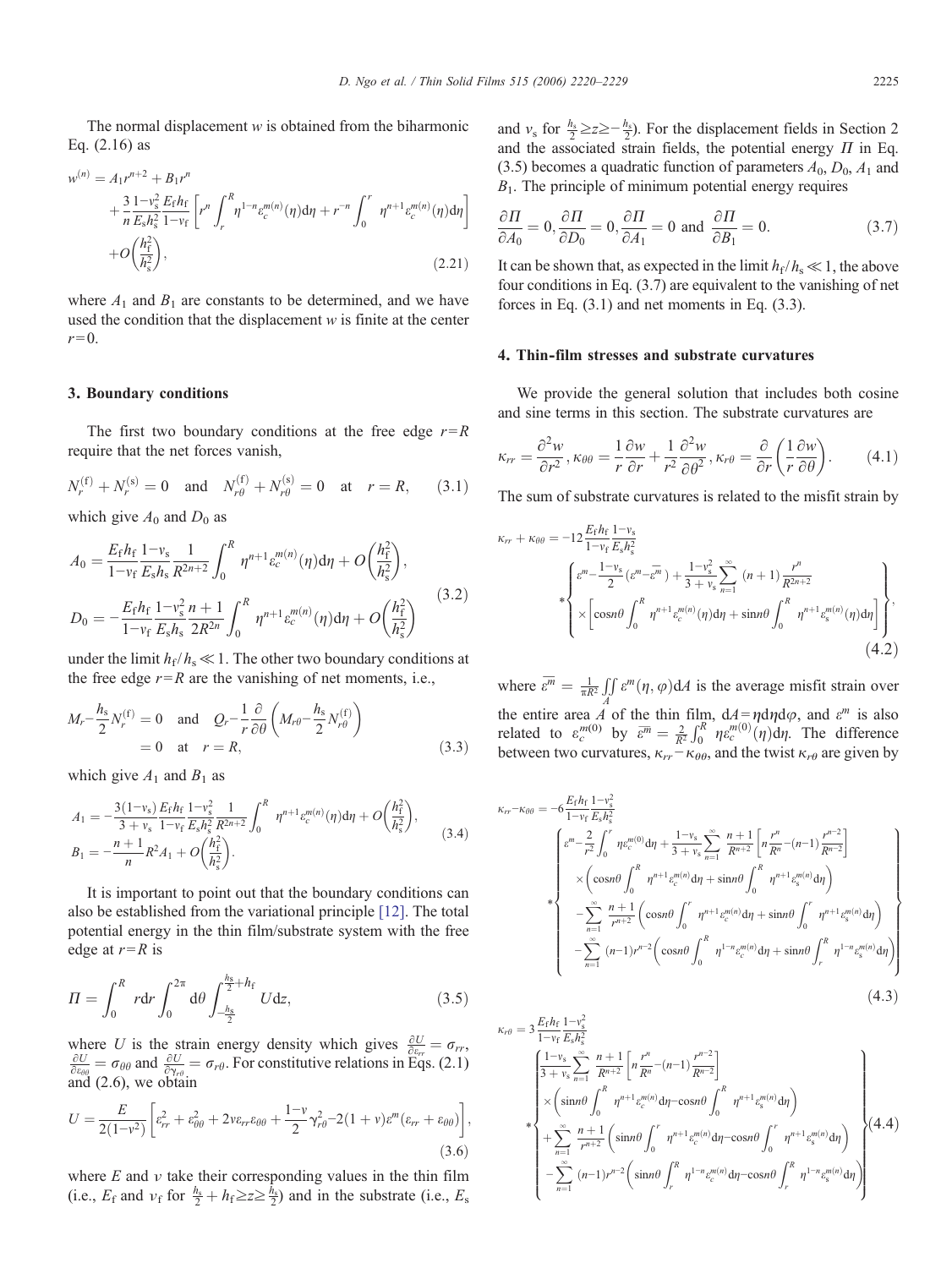The stresses in the thin film are obtained from Eq. (2.1). Specifically, the sum of stresses  $\sigma_{rr}^{(f)} + \sigma_{\theta\theta}^{(f)}$  is related to the misfit strain by

$$
\sigma_{rr}^{(f)} + \sigma_{\theta\theta}^{(f)} = \frac{E_f}{1 - v_f} (-2\varepsilon^m). \tag{4.5}
$$

The difference between stresses,  $\sigma_{rr}^{(f)} - \sigma_{\theta\theta}^{(f)}$ , and shear stress  $\sigma_{r\theta}^{(f)}$ are given by

$$
\sigma_{rr}^{(f)} - \sigma_{\theta\theta}^{(f)} = 4E_{f} \frac{E_{f} h_{f} 1 - v_{s}^{2}}{1 - v_{f}^{2}} E_{s} h_{s}
$$
\n
$$
\times \left(\cos n\theta \int_{0}^{r} \eta^{n+1} \varepsilon_{\varepsilon}^{m(n)} d\eta + \sin n\theta \int_{0}^{r} \eta^{n+1} \varepsilon_{s}^{m(n)} d\eta\right)
$$
\n
$$
\times \left(\cos n\theta \int_{0}^{r} \eta^{n+1} \varepsilon_{\varepsilon}^{m(n)} d\eta + \sin n\theta \int_{0}^{r} \eta^{n+1} \varepsilon_{s}^{m(n)} d\eta\right)
$$
\n
$$
- \sum_{n=1}^{\infty} (n-1)r^{n-2} \left(\cos n\theta \int_{r}^{R} \eta^{1-n} \varepsilon_{\varepsilon}^{m(n)} d\eta + \sin n\theta \int_{r}^{R} \eta^{1-n} \varepsilon_{s}^{m(n)} d\eta\right)
$$
\n
$$
- \frac{v_{s}}{3 + v_{s}} \sum_{n=1}^{\infty} \frac{n+1}{R^{n+2}} \left[ n \frac{r^{n}}{R^{n}} - (n-1) \frac{r^{n-2}}{R^{n-2}} \right]
$$
\n
$$
\times \left(\cos n\theta \int_{0}^{R} \eta^{n+1} \varepsilon_{\varepsilon}^{m(n)} d\eta + \sin n\theta \int_{0}^{R} \eta^{n+1} \varepsilon_{s}^{m(n)} d\eta\right)
$$
\n
$$
(4.6)
$$

$$
\sigma_{r\theta}^{(f)} = 2E_f \frac{E_f h_f}{1 - v_f^2} \frac{1 - v_s^2}{E_s h_s}
$$
\n
$$
\begin{bmatrix}\n-\sum_{n=1}^{\infty} \frac{n+1}{r^{n+2}} \left(\sin n\theta \int_0^r \eta^{n+1} \varepsilon_c^{m(n)} d\eta - \cos n\theta \int_0^r \eta^{n+1} \varepsilon_s^{m(n)} d\eta\right) \\
+\sum_{n=1}^{\infty} (n-1) r^{n-2} \left(\sin n\theta \int_r^R \eta^{1-n} \varepsilon_c^{m(n)} d\eta - \cos n\theta \int_r^R \eta^{1-n} \varepsilon_s^{m(n)} d\eta\right) \\
+\frac{v_s}{3 + v_s} \sum_{n=1}^{\infty} \frac{n+1}{R^{n+2}} \left[n \frac{r^n}{R^n} - (n-1) \frac{r^{n-2}}{R^{n-2}}\right] \\
\times \left(\sin n\theta \int_0^R \eta^{n+1} \varepsilon_c^{m(n)} d\eta - \cos n\theta \int_0^R \eta^{n+1} \varepsilon_s^{m(n)} d\eta\right)\n\end{bmatrix} (4.7)
$$

For uniform misfit strain distribution  $\varepsilon^m$  = constant, the interface shear stresses in Eq. (2.17) vanish. The curvatures in the substrate obtained from Eqs. (4.2)–(4.4)] become

$$
\kappa = \kappa_{rr} = \kappa_{\theta\theta} = -6\frac{E_f h_f}{1 - v_f} \frac{1 - v_s}{E_s h_s^2} \varepsilon^m, \kappa_{r\theta} = 0.
$$

The stresses in the thin film obtained from Eqs. (4.5)–(4.7) become

$$
\sigma^{(f)} = \sigma_{rr}^{(f)} = \sigma_{\theta\theta}^{(f)} = \frac{E_f}{1 - v_f}(-\varepsilon^m), \sigma_{r\theta}^{(f)} = 0.
$$

For this special case only, both stress and curvature states become equi-biaxial. The elimination of misfit strain  $\varepsilon^m$  from the above two equations yields a simple relation  $\sigma^{(f)} = \frac{E_s h_s^2}{6(1-v_s)h_f} \kappa$ which is exactly the Stoney formula in Eq. (1.1), and it has been<br>which is exactly the Stoney formula in Eq. (1.1), and it has been used to estimate the thin-film stress  $\sigma^{(f)}$  from the substrate curvature  $\kappa$ , if the misfit strain, stress and curvature are all constant and if the plate system shape is spherical. In the following, we extend such a relation for arbitrary non-axisymmetric misfit strain distribution.

# 5. Extension of Stoney formula for non-axisymmetric misfit strain distribution

The stresses and curvatures are all given in terms of misfit strain in the previous section. We extend the Stoney formula for

arbitrary non-uniform and non-axisymmetric misfit strain distribution in this section by establishing the direct relation between the thin-film stresses and substrate curvatures.

We first define the coefficients  $C_n$  and  $S_n$  related to the substrate curvatures by

$$
C_n = \frac{1}{\pi R^2} \iint\limits_A (\kappa_{rr} + \kappa_{\theta\theta}) \left(\frac{\eta}{R}\right)^n \cos n\varphi \, dA,
$$
  
\n
$$
S_n = \frac{1}{\pi R^2} \iint\limits_A (\kappa_{rr} + \kappa_{\theta\theta}) \left(\frac{\eta}{R}\right)^n \sin n\varphi \, dA,
$$
\n(5.1)

where the integration is over the entire area A of the thin film, and  $dA = ndn d\varphi$ . Since both the substrate curvatures and film stresses depend on the misfit strain  $\varepsilon^m$ , elimination of misfit strain gives the film stress in terms of substrate curvatures by

$$
\sigma_{rr}^{(f)} - \sigma_{\theta\theta}^{(f)} = -\frac{E_{f}h_{s}}{6(1 + v_{f})}
$$
  
 
$$
*\left\{4(\kappa_{rr} - \kappa_{\theta\theta}) - \sum_{n=1}^{\infty} (n+1) \left[ n\left(\frac{r}{R}\right)^{n} - (n-1)\left(\frac{r}{R}\right)^{n-2} \right] (C_{n}\cos n\theta + S_{n}\sin n\theta) \right\},
$$
  
(5.2)

$$
\sigma_{r\theta}^{(f)} = -\frac{E_f h_s}{6(1+v_f)} \left\{ 4\kappa_{r\theta} + \frac{1}{2} \sum_{n=1}^{\infty} (n+1) \left[ n \left( \frac{r}{R} \right)^n - (n-1) \left( \frac{r}{R} \right)^{n-2} \right] (C_n \sin n\theta - S_n \cos n\theta) \right\},\tag{5.3}
$$

$$
\sigma_{rr}^{(f)} + \sigma_{\theta\theta}^{(f)} = \frac{E_s h_s^2}{6h_f(1-v_s)} \begin{bmatrix} \kappa_{rr} + \kappa_{\theta\theta} + \frac{1-v_s}{1+v_s}(\kappa_{rr} + \kappa_{\theta\theta} - \frac{1}{\kappa_{rr} + \kappa_{\theta\theta}}) \\ -\frac{1-v_s}{1+v_s} \sum_{n=1}^{\infty} (n+1) \left(\frac{r}{R}\right)^n (C_n \cos n\theta + S_n \sin n\theta) \end{bmatrix},
$$
\nwhere  $\overline{\kappa_{rr} + \kappa_{\theta\theta}} = C_0 = \frac{1}{\pi R^2} \iint_A (\kappa_{rr} + \kappa_{\theta\theta}) dA$  is the average

A  $\iint\limits_{A} (\kappa_{rr} + \kappa_{\theta\theta}) dA$  is the average curvature over entire area A of the thin film. Eqs.  $(5.2)$ – $(5.4)$ provide direct relations between individual film stresses and substrate curvatures. It is important to note that stresses at a point in the thin film depend not only on curvatures at the same point (local dependence), but also on the curvatures in the entire substrate (non-local dependence) via the coefficients  $C_n$  and  $S_n$ .

The interface shear stresses  $\tau_r$  and  $\tau_\theta$  can also be directly related to substrate curvatures via

$$
\tau_r = \frac{E_s h_s^2}{6(1 - v_s^2)} \left[ \frac{\partial}{\partial r} (\kappa_{rr} + \kappa_{\theta\theta}) - \frac{1 - v_s}{2R} \sum_{n=1}^{\infty} n(n+1) (C_n \cos n\theta + S_n \sin n\theta) \left(\frac{r}{R}\right)^{n-1} \right],
$$
\n(5.5)

$$
\tau_{\theta} = \frac{E_{s}h_{s}^{2}}{6(1-v_{s}^{2})} \left[ \frac{1}{r} \frac{\partial}{\partial \theta} (\kappa_{rr} + \kappa_{\theta\theta}) + \frac{1-v_{s}}{2R} \sum_{n=1}^{\infty} n(n+1) (C_{n} \sin n\theta - S_{n} \cos n\theta) \left(\frac{r}{R}\right)^{n-1} \right].
$$
\n(5.6)

This provides a way to estimate the interface shear stresses from the gradients of substrate curvatures. It also displays a nonlocal dependence via the coefficients  $C_n$  and  $S_n$ .

Since interfacial shear stresses are responsible for promoting system failures through delamination of the thin film from the substrate, Eqs. (5.5) and (5.6) have particular significance. They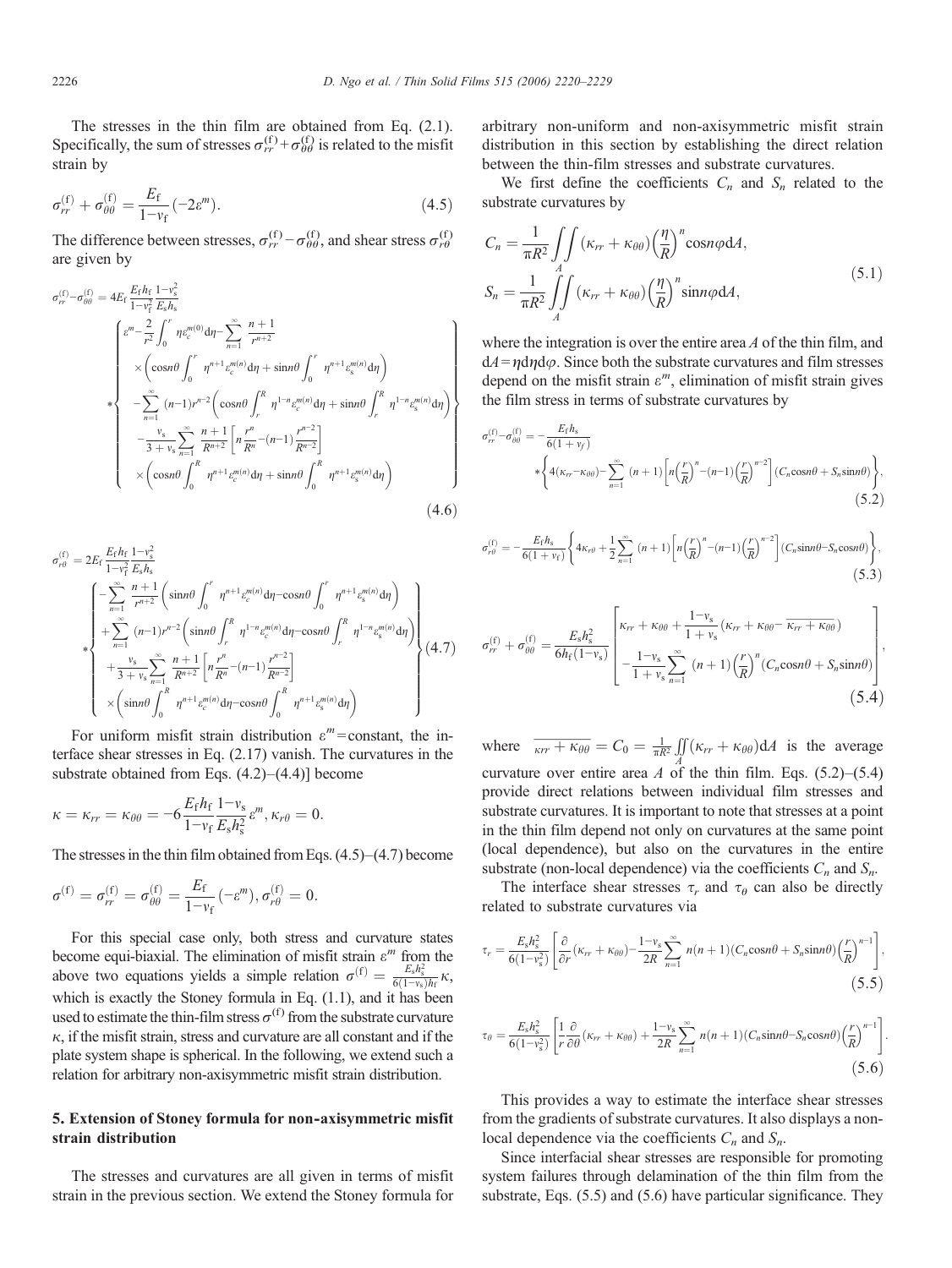show that such stresses are related to the gradients of  $\kappa_{rr}+\kappa_{\theta\theta}$  and not to its magnitude as might have been expected of a local, Stoney-like formulation. The implementation value of Eqs. (5.5) and (5.6) is that it provides an easy way of inferring these special interfacial shear stresses once the full-field curvature information is available. As a result, the methodology also provides a way to evaluate the risk of and to mitigate such important forms of failure. It should be noted that for the special case of spatially constant curvatures, the interfacial shear stresses vanish as is the case for all Stoney-like formulations described in the introduction.

It can be shown that the relations between the film stresses and substrate curvatures given in the form of infinite series in Eqs. (5.2)– (5.4) can be equivalently expressed in the form of integration as

$$
\sigma_{rr}^{(f)} - \sigma_{\theta\theta}^{(f)} = -\frac{E_{f}h_{s}}{6(1 + v_{f})}
$$
  
 
$$
\times \left\{ 4(\kappa_{rr} - \kappa_{\theta\theta}) - \frac{1}{\pi R^{2}} \iint_{A} (\kappa_{rr} + \kappa_{\theta\theta}) \frac{\frac{\eta}{R} F_{\text{minus}}\left(\frac{r}{R}, \frac{\eta}{R}, \phi - \theta\right)}{\left[1 - 2\frac{\eta r}{R^{2}} \cos(\phi - \theta) + \frac{\eta^{2} r^{2}}{R^{4}}\right]^{3}} dA \right\},
$$
\n(5.7)

$$
\sigma_{r\theta}^{(\rm f)} = -\frac{E_{\rm f}h_{\rm s}}{6(1+v_{\rm f})} \left\{ 4\kappa_{r\theta} - \frac{1}{2}\frac{1}{\pi R^2} \iint\limits_{A} (\kappa_{rr} + \kappa_{\theta\theta}) \frac{\frac{\eta}{R}F_{\rm shear}(\frac{r}{R}, \frac{\eta}{R}, \varphi - \theta)}{\left[1 - 2\frac{\eta r}{R^2}\cos(\varphi - \theta) + \frac{\eta^2 r^2}{R^4}\right]^3} \, \mathrm{d}A \right\},\tag{5.8}
$$

$$
\sigma_{rr}^{(f)} + \sigma_{\theta\theta}^{(f)} = \frac{E_{s}h_{s}^{2}}{6h_{f}(1-v_{s})}
$$
\n
$$
\ast \left\{\n\begin{array}{l}\n\kappa_{rr} + \kappa_{\theta\theta} + \frac{1-v_{s}}{1+v_{s}}(\kappa_{rr} + \kappa_{\theta\theta} - \overline{\kappa_{rr} + \kappa_{\theta\theta}}) \\
-\frac{1-v_{s}}{1+v_{s}}\frac{r}{\pi R^{3}}\iint\left(\kappa_{rr} + \kappa_{\theta\theta}\right) \frac{\frac{\eta}{R}F_{\text{plus}}\left(\frac{r}{R}, \frac{\eta}{R}, \varphi - \theta\right)}{\left[1-2\frac{\eta r}{R^{2}}\cos(\varphi - \theta) + \frac{\eta^{2}r^{2}}{R^{4}}\right]^{2}} dA\n\end{array}\n\right\}, (5.9)
$$

where functions  $F_{\text{minus}}$ ,  $F_{\text{shear}}$  and  $F_{\text{plus}}$  are given by

$$
F_{\text{minus}}(r_1, \eta_1, \varphi_1) = -r_1^2 \eta_1 (6 + 9\eta_1^2 + r_1^2 \eta_1^4) + r_1 (2 + 9\eta_1^2 + 6r_1^2 \eta_1^2 + 6r_1^2 \eta_1^4) \cos\varphi_1
$$
  

$$
- \eta_1 (3 + 3r_1^2 \eta_1^2 + 2r_1^4 \eta_1^2) \cos 2\varphi_1 + r_1 \eta_1^2 \cos 3\varphi_1,
$$
 (5.10)

 $F_{\text{shear}}(r_1, \eta_1, \varphi_1) = r_1(2 + 9\eta_1^2 - 6r_1^2\eta_1^2)\text{sin}\varphi_1 - \eta_1(3 + 3r_1^2\eta_1^2 - 2r_1^4\eta_1^2)\text{sin}2\varphi_1 + r_1\eta_1^2\text{sin}3\varphi_1,$ 

 $F_{\text{plus}}(r_1, \eta_1, \varphi_1) = 2(1 + 2r_1^2 \eta_1^2) \cos \varphi_1 - r_1 \eta_1 \cos 2\varphi_1 - r_1 \eta_1 (4 + r_1^2 \eta_1^2).$ 

The interface shear stresses can also be related to substrate curvatures via integrals as

$$
\tau_r = \frac{E_s h_s^2}{6(1 - v_s^2)} \left\{ \frac{\partial}{\partial r} (\kappa_{rr} + \kappa_{\theta\theta}) - \frac{1 - v_s}{\pi R^3} \iint_A (\kappa_{rr} + \kappa_{\theta\theta}) \frac{\frac{\eta}{R} F_{\text{radial}}(\frac{r}{R}, \frac{\eta}{R}, \phi - \theta)}{\left[1 - 2\frac{\eta r}{R^2} \cos(\phi - \theta) + \frac{\eta^2 r^2}{R^4}\right]^3} dA \right\},\tag{5.11}
$$

$$
\tau_{\theta} = \frac{E_s h_s^2}{6(1 - v_s^2)} \left\{ \frac{1}{r} \frac{\partial}{\partial r} (\kappa_{rr} + \kappa_{\theta\theta}) - \frac{1 - v_s}{\pi R^3} \iint_A (\kappa_{rr} + \kappa_{\theta\theta}) \frac{\frac{\eta}{R} F_{\text{circumferential}}(\frac{r}{R}, \frac{\eta}{R}, \phi - \theta)}{\left[1 - 2\frac{\eta r}{R^2} \cos(\phi - \theta) + \frac{\eta^2 r^2}{R^4}\right]^3} dA \right\},\tag{5.11}
$$

where

 $F_{\text{radial}}(r_1, \eta_1, \varphi_1) = (1 + 3r_1^2 \eta_1^2) \cos \varphi_1 - r_1 \eta_1 (3 + r_1^2 \eta_1^2 \cos 2\varphi_1),$ <br>  $F_{\text{maxial}}(r_1, \eta_2, \varphi_1) = (1 - 3r_1^2 \eta_2^2) \sin \varphi_2 + r_2^3 \eta_2^3 \sin 2\varphi_1.$  $F_{\text{circumferantial}}(r_1, \eta_1, \varphi_1) = (1 - 3r_1^2 \eta_1^2) \sin \varphi_1 + r_1^3 \eta_1^3 \sin 2\varphi_1.$ 

Finally it should be noted that Eq. (5.4) also reduces to Stoney's result for the case of spatial curvature uniformity. Indeed for this case, Eq. (5.4) reduces to:

$$
\sigma_{rr} + \sigma_{\theta\theta} = \frac{E_s h_s^2}{6(1 - v_s)h_f} (\kappa_{rr} + \kappa_{\theta\theta}). \tag{5.14}
$$

If in addition the curvature state is equi-biaxial ( $\kappa_{rr} = \kappa_{\theta\theta}$ ), as assumed by Stoney, Eq. (1.1) is recovered while relation (5.2) furnishes  $\sigma_{rr} = \sigma_{\theta\theta}$  (stress equi-biaxiality) as a special case.

## 6. An example

In this section we present an example to illustrate the difference between the stresses given by Eqs. (5.2)–(5.4) and by the Stoney formula (1.1). We adopt a displacement profile

$$
w = w_0 \left(\frac{r}{R}\right)^n \cos n\theta, \tag{6.1}
$$

where  $w_0$  is the maximum displacement, and *n* is an integer. For  $n=2$ , the displacement corresponds to the saddle shape. Such a displacement gives the curvatures

$$
\kappa_{rr} = -\kappa_{\theta\theta} = n(n-1)\frac{w_0}{R^2} \left(\frac{r}{R}\right)^{n-2} \cos n\theta,
$$
  

$$
\kappa_{r\theta} = -n(n-1)\frac{w_0}{R^2} \left(\frac{r}{R}\right)^{n-2} \sin n\theta.
$$
 (6.2)

The stresses determined from Eqs.  $(5.2)$ – $(5.4)$  are

$$
\sigma_{rr}^{(\text{f})} = -\sigma_{\theta\theta}^{(\text{f})} = -\frac{2E_{\text{f}}h_{\text{s}}}{3(1+v_{\text{f}})}n(n-1)\frac{w_0}{R^2}\left(\frac{r}{R}\right)^{n-2}\cos n\theta,\tag{6.3}
$$

$$
\sigma_{r\theta}^{(f)} = \frac{2E_{f}h_{s}}{3(1 + v_{f})}n(n-1)\frac{w_{0}}{R^{2}}\left(\frac{r}{R}\right)^{n-2}\sin n\theta.
$$
\n(6.4)

[Fig. 2](#page-8-0) shows the contour of normal stress  $\sigma_{rr}^{(f)}$  (=  $-\sigma_{\theta\theta}^{(f)}$ ) and shear stress  $\sigma_{r\theta}^{(f)}$  for  $n=2$  and 3. The spatial variation of stresses is clearly observed. On the contrary, the Stoney formula (1.1) gives a vanishing stress state.

## 7. Discussion and conclusions

Unlike Stoney's original analysis and its extensions discussed in the introduction, the present analysis, together with Huang and Rosakis [\[14\]](#page-9-0) and Huang et al.[\[15\]](#page-9-0) for the special case of axisymmetry, show that the dependence of film stresses on substrate curvatures is not generally "local". Here the stress components at a point on the film will, in general, depend on both the local value of the curvature components (at the same point) and on the value of curvatures of all other points on the plate system (non-local dependence). The more pronounced the curvature non-uniformities are, the more important such nonlocal effects become in accurately determining film stresses from curvature measurements. This demonstrates that analyses methods based on Stoney's approach and its various extensions cannot handle the non-locality of the stress/curvature dependence and may result in substantial stress prediction errors if

$$
(5.13)
$$

 $(5.12)$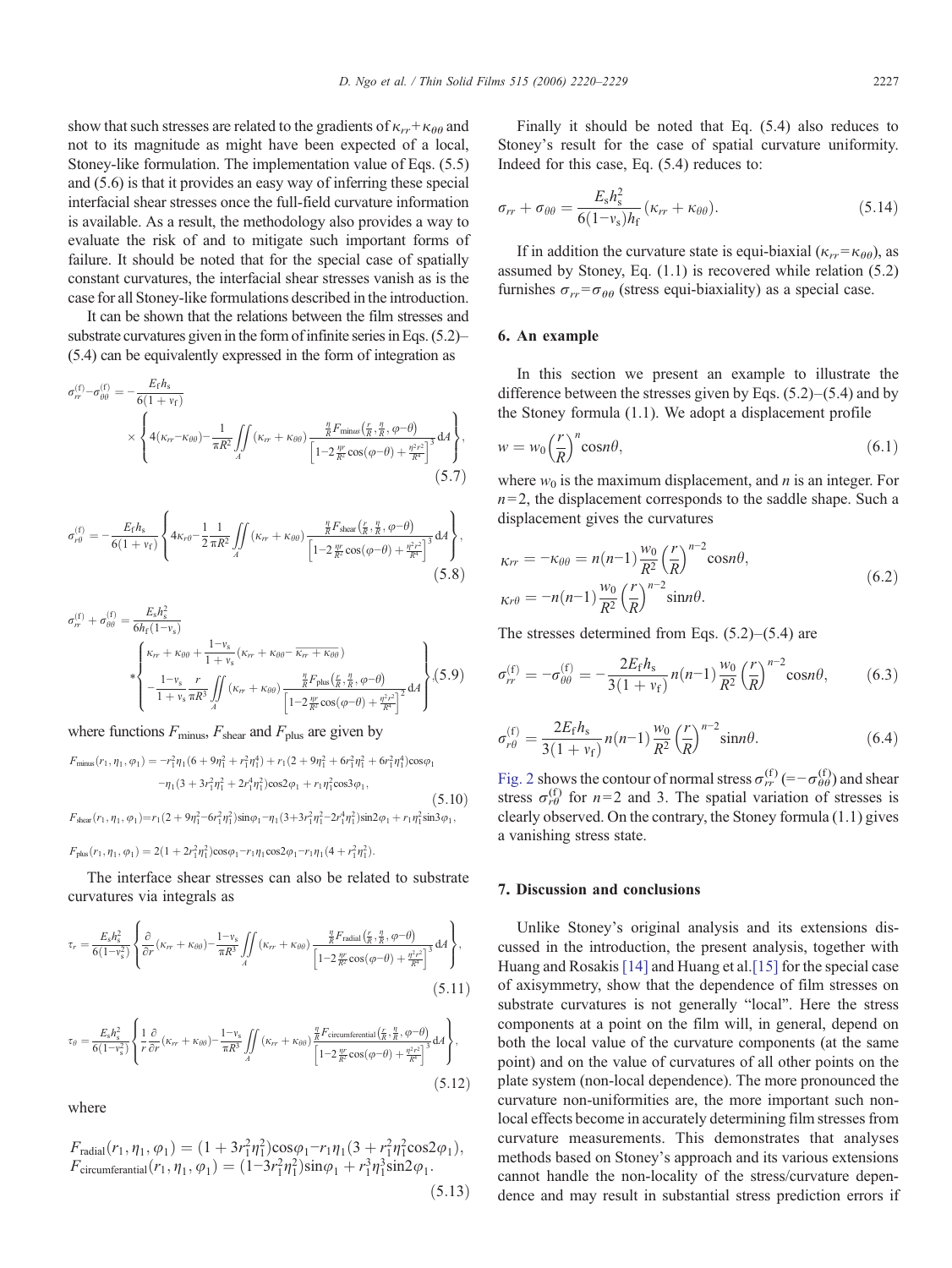<span id="page-8-0"></span>

Fig. 2. Contour plots of dimensionless stress components  $\left(\hat{\sigma}_{ij}^{\text{f}} = \frac{\sigma_{ij}^{\text{cf}}}{\hat{\sigma}_{ij}}\right)$  $\frac{i^{(t)}j(1+v_{\rm f})R^2}{E_{\rm f}h_{\rm s}w_0}$ ,  $i,j=r,\theta$ for the displacement profile in Eq. (6.1). (a)  $n=2$ ,  $\hat{\sigma}_{rr}^{(f)}$ , (b)  $n=2$ ,  $\hat{\sigma}_{rd}^{(f)}$ , (c)  $n=3$ ,  $\hat{\sigma}_{rr}^{(f)}$ ; (d)  $n=3, \hat{\sigma}_{r\theta}^{(f)}$ ;.

such analyses are applied locally in cases where spatial variations of system curvatures and stresses are present.

The presence of non-local contributions in such relations also has implications regarding the nature of diagnostic methods needed to perform wafer-level film stress measurements. Notably the existence of non-local terms necessitates the use of full-field methods capable of measuring curvature components over the entire surface of the plate system (or wafer). Furthermore measurement of all independent components of the curvature field is necessary. This is because the stress state at a point depends on curvature contributions (from  $\kappa_{rr}$ ,  $\kappa_{\theta\theta}$  and  $\kappa_{r\theta}$ ) from the entire plate surface.

Regarding the curvature-misfit strain [Eqs.  $(4.2)$ – $(4.4)$ ] and stress-misfit strain [Eqs.  $(4.5)$ – $(4.7)$ ] relations the following points are noteworthy. These relations also generally feature a dependence of local misfit strain  $\varepsilon^{m}(r,\theta)$  which is "Stoney-like" as well as a "non-local" contribution from the misfit strain of other points on the plate system. Furthermore the stress and curvature states are always non-equibiaxial (i.e.,  $\sigma_{rr}^{(f)} \neq \sigma_{\theta\theta}^{(f)}$  and  $\kappa_{rr} \neq \kappa_{\theta\theta}$ ) in the presence of misfit strain non-uniformities. Only if  $\varepsilon^m$  = constant these states become equi-biaxial, the "non-local" contributions vanish and Stoney's original results are recovered as a special case.

Finally it should be noted that the existence of non-uniformities also results in the establishment of shear stresses along the film/substrate interface. These stresses are in general related to the derivatives of the first curvature invariant  $\kappa_{rr} + \kappa_{\theta\theta}$  [Eqs. (5.11) and (5.12)]. In terms of misfit strain these interfacial shear stresses are also related to the gradients of the misfit strain distribution  $\varepsilon^{m}(r,\theta)$ . The occurrence of such stresses is ultimately related to spatial non-uniformities and as a result such stresses vanish for the special case of uniform  $\kappa_{rr} + \kappa_{\theta\theta}$  or  $\varepsilon^m$  considered by Stoney and its various extensions. Since film delamination is a commonly encountered form of failure during wafer manufacturing, the ability to estimate the level and distribution of such stresses from wafer-level metrology might prove to be invaluable in enhancing the reliability of such systems.

#### References

- [1] The National Technology Roadmap for Semiconductor Technology, Semiconductor Industry Association, 2003. [[http://www.sia-online.org\]](http://www.sianline.org).
- [2] A.J. Rosakis, R.P. Singh, Y. Tsuji, E. Kolawa, N.R. Moore, Thin Solid Films 325 (1998) 42.
- [3] L.B. Freund, S. Suresh, Thin Film Materials; Stress, Defect Formation and Surface Evolution, Cambridge University Press, Cambridge, U.K., 2004.